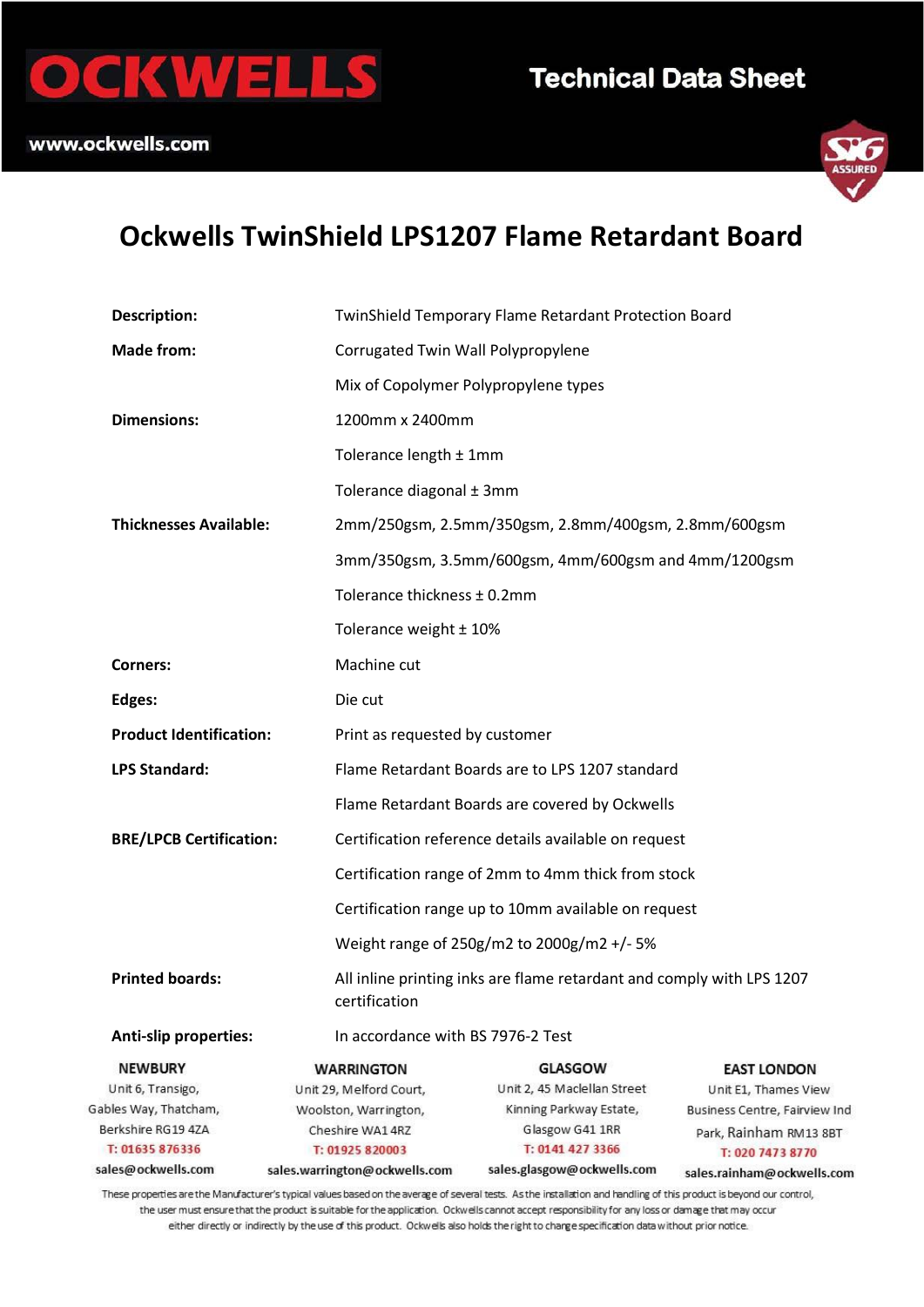# CKWEI

# **Technical Data Sheet**

## www.ockwells.com



#### **Material properties:**

#### **1. Thermal Properties During Application of the Sheet:**

Twinshield temporary protection board is recommended for use in "normal natural temperatures found on site in the United Kingdom". Short term temperatures may range from -30 degrees C to +100 degrees C.

#### **2. Chemical Properties:**

Resistance against watery and more concentrated solutions of anorganic Salts and most anorganic acids and alkalines. Non Resistant against oxidating substances and certain solvents. Details on request.

#### **3. Electrical Properties:**

Surface resistance greater than 10 Ohm. Anti-static additives can be mixed

into the raw material. FDA approval given but may be subject to minimum quantities.

#### **4. Impact properties:**

Special type of sheet which is particularly developed for the building industry.

#### **5. Physiological properties:**

Practically odourless and tasteless.

#### **6. Water intake:**

Maximum 0.2% because of water adsorption at the surface.

#### **NEWBURY**

Unit 6, Transigo, Gables Way, Thatcham, Berkshire RG19 4ZA T: 01635 876336

#### sales@ockwells.com

Unit 29, Melford Court, Woolston, Warrington, Cheshire WA14RZ T: 01925 820003

sales.warrington@ockwells.com

**WARRINGTON** 

**GLASGOW** Unit 2, 45 Maclellan Street Kinning Parkway Estate, Glasgow G41 1RR T: 0141 427 3366

sales.glasgow@ockwells.com

#### **EAST LONDON** Unit E1, Thames View

Business Centre, Fairview Ind Park, Rainham RM13 8BT T: 020 7473 8770

sales.rainham@ockwells.com

These properties are the Manufacturer's typical values based on the average of several tests. As the installation and handling of this product is beyond our control, the user must ensure that the product is suitable for the application. Ockwells cannot accept responsibility for any loss or damage that may occur either directly or indirectly by the use of this product. Ockwells also holds the right to charge specification data without prior notice.